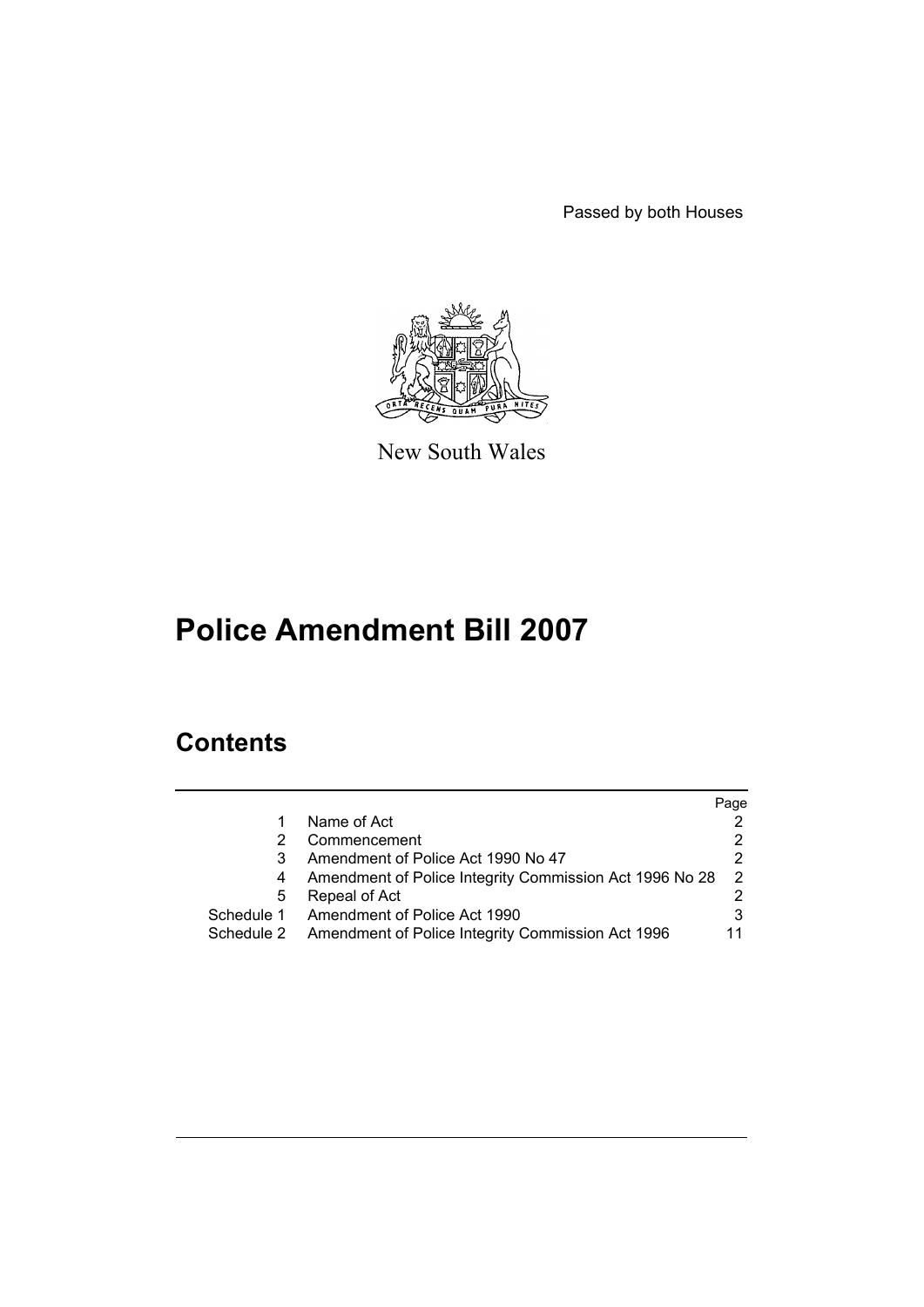*I certify that this public bill, which originated in the Legislative Assembly, has finally passed the Legislative Council and the Legislative Assembly of New South Wales.*

> *Clerk of the Legislative Assembly. Legislative Assembly, Sydney, , 2007*



New South Wales

# **Police Amendment Bill 2007**

Act No , 2007

An Act to amend the *Police Act 1990* and the *Police Integrity Commission Act 1996* with respect to employment matters and complaints made against police.

*I have examined this bill and find it to correspond in all respects with the bill as finally passed by both Houses.*

*Assistant Speaker of the Legislative Assembly.*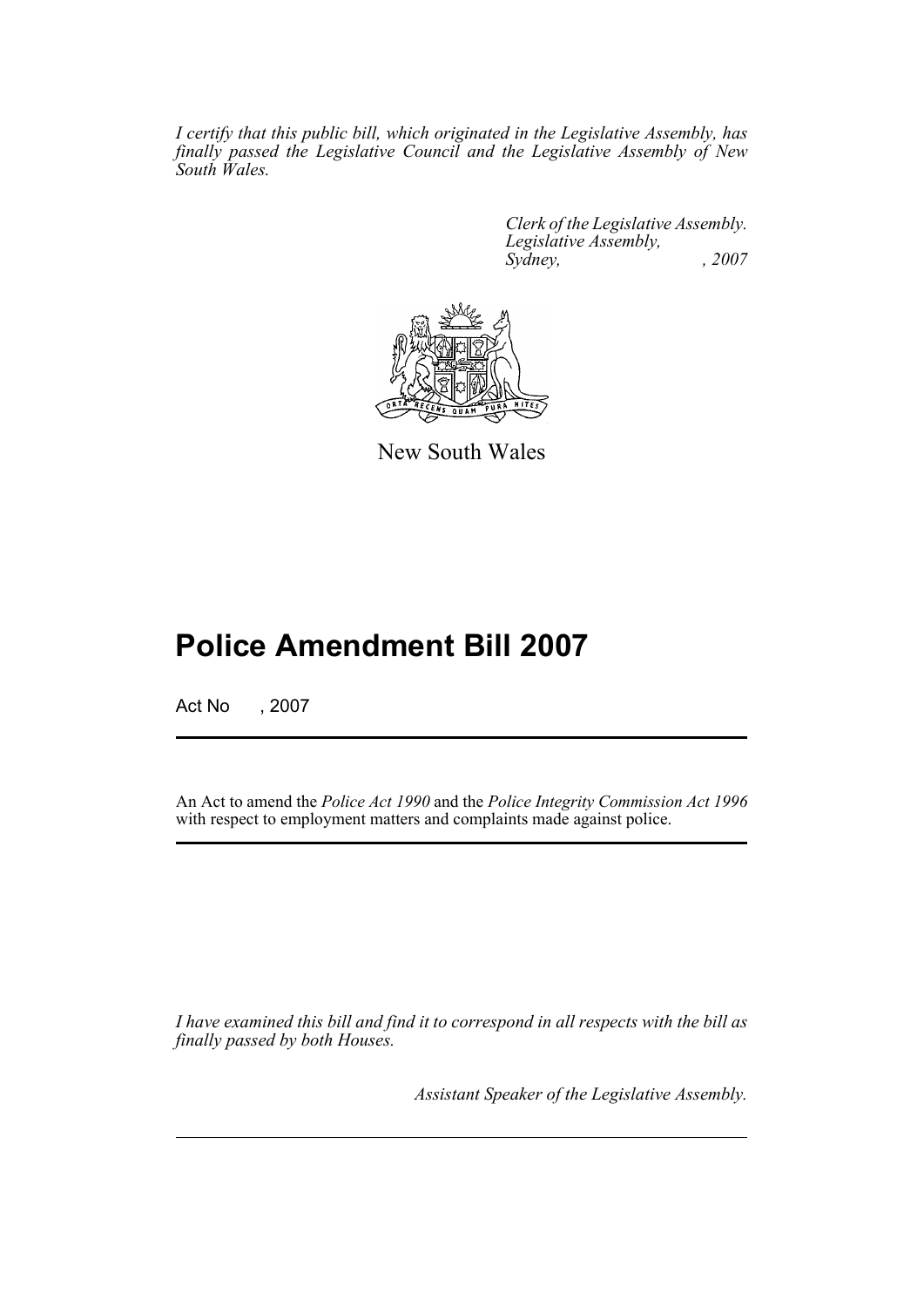## <span id="page-2-0"></span>**The Legislature of New South Wales enacts:**

## **1 Name of Act**

This Act is the *Police Amendment Act 2007*.

## <span id="page-2-1"></span>**2 Commencement**

This Act commences on a day or days to be appointed by proclamation.

## <span id="page-2-2"></span>**3 Amendment of Police Act 1990 No 47**

The *Police Act 1990* is amended as set out in Schedule 1.

## <span id="page-2-3"></span>**4 Amendment of Police Integrity Commission Act 1996 No 28**

The *Police Integrity Commission Act 1996* is amended as set out in Schedule 2.

## <span id="page-2-4"></span>**5 Repeal of Act**

- (1) This Act is repealed on the day following the day on which all of the provisions of this Act have commenced.
- (2) The repeal of this Act does not, because of the operation of section 30 of the *Interpretation Act 1987*, affect any amendment made by this Act.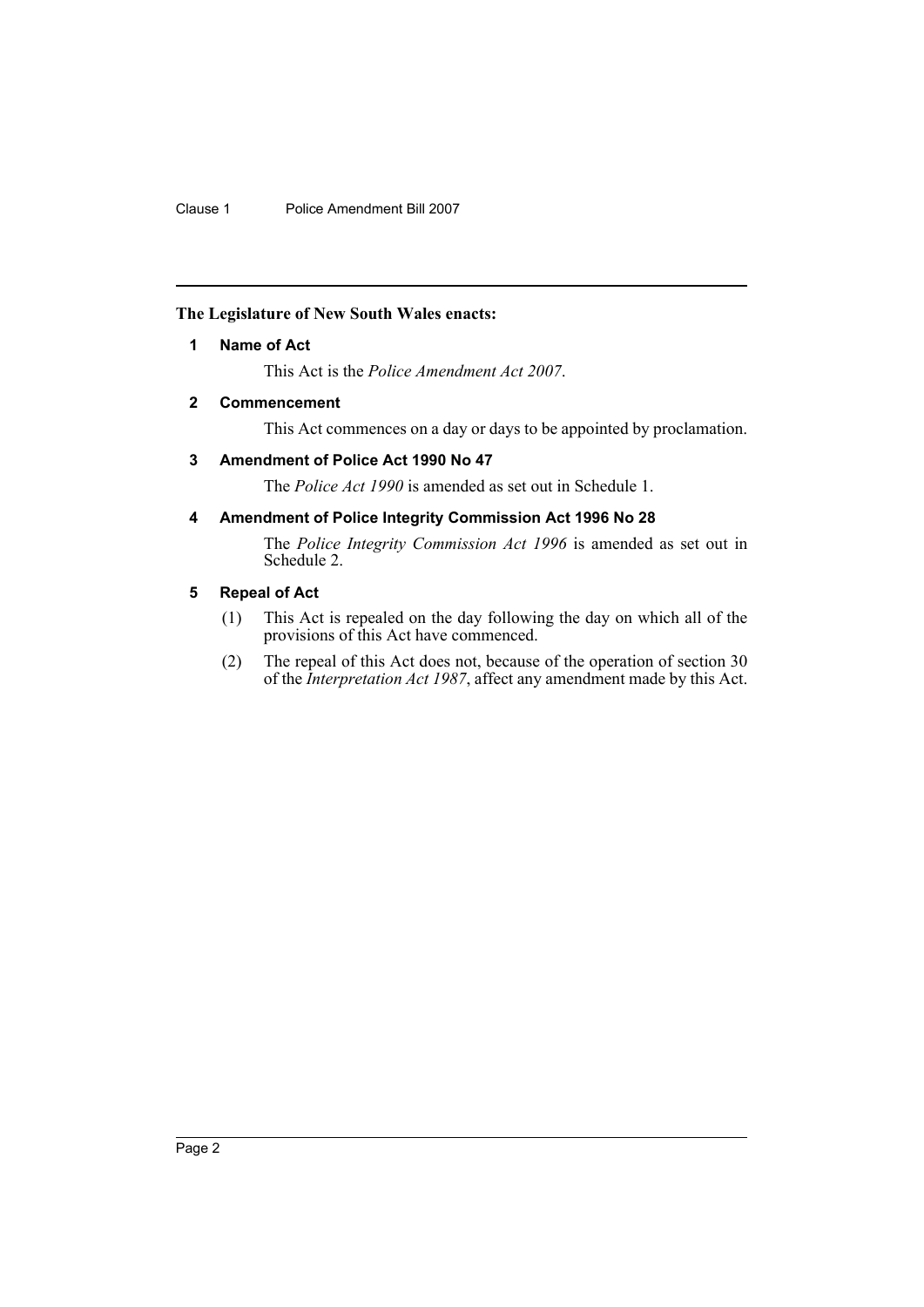Amendment of Police Act 1990 **Schedule 1** and the Schedule 1

# <span id="page-3-0"></span>**Schedule 1 Amendment of Police Act 1990**

(Section 3)

## **[1] Section 25 Acting Commissioner**

Omit section 25 (1). Insert instead:

(1) The Minister may appoint a member of the NSW Police Force to act as Commissioner if the office of Commissioner is vacant or the Commissioner is suspended, sick or absent.

#### **[2] Section 25 (3)**

Omit the subsection. Insert instead:

(3) The Minister may at any time terminate the appointment of any such member to act as Commissioner.

#### **[3] Section 26 Term of appointment of Commissioner**

Insert at the end of the section:

(2) The Commissioner may be re-appointed with effect before the expiry of the Commissioner's term of office. In that case, the Commissioner's existing term of office expires.

#### **[4] Section 37 Acting appointments to executive positions**

Insert after section 37 (3):

(4) This section does not prevent the payment of an allowance to a member of the NSW Police Force for exercising all or any of the functions of a position if a person is not appointed to act in the position under this section.

### **[5] Section 40 Term appointments**

Insert at the end of the section:

(2) An executive officer may, with the approval of the Commissioner, be re-appointed with effect before the expiry of the officer's term of office. In that case, the officer's existing term of office expires.

#### **[6] Section 41 Employment of executive officers to be governed by contract of employment**

Insert after section 41 (3):

(3A) However, a contract of employment may constitute the instrument of appointment.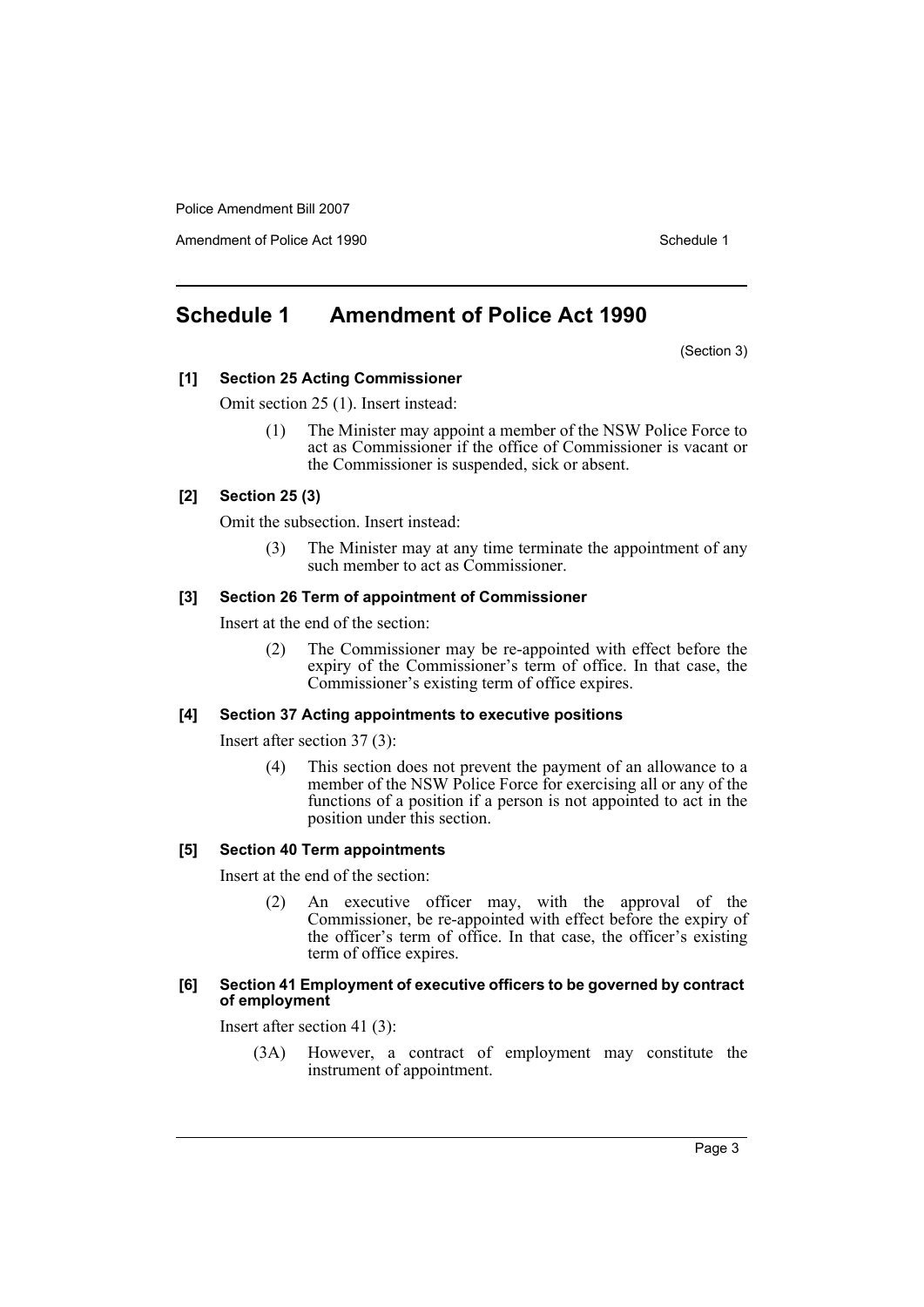Schedule 1 Amendment of Police Act 1990

## **[7] Section 50**

Insert after section 49:

#### **50 Incapable executive officer may be retired**

If:

- (a) an executive officer is found on medical grounds to be unfit to discharge or incapable of discharging the duties of the officer's position, and
- (b) the officer's unfitness or incapacity:
	- (i) appears likely to be of a permanent nature, and
	- (ii) has not arisen from actual misconduct on the part of the officer, or from causes within the officer's control,

the Commissioner may cause the officer to be retired.

## **[8] Section 66A**

Insert after section 66:

#### **66A Acting appointments to non-executive police officer positions**

- (1) The Commissioner may appoint an officer to act in a non-executive police officer position that is vacant or the holder of which is suspended, sick or absent.
- (2) A person, while acting in a position under this section, has all the functions of the holder of the position.
- (3) The Commissioner may, at any time, terminate the appointment of a person to act in a position under this section.
- (4) This section does not prevent the payment of an allowance to an officer for exercising all or any of the functions of a non-executive police officer position if a person is not appointed to act in the position under this section.

## **[9] Section 67 Temporary appointments**

Omit section 67 (1).

## **[10] Section 67 (2)**

Omit "Without limiting subsection (1)". Insert instead "Without limiting section 90".

## **[11] Section 67 (3)**

Omit "in accordance with subsection (1)".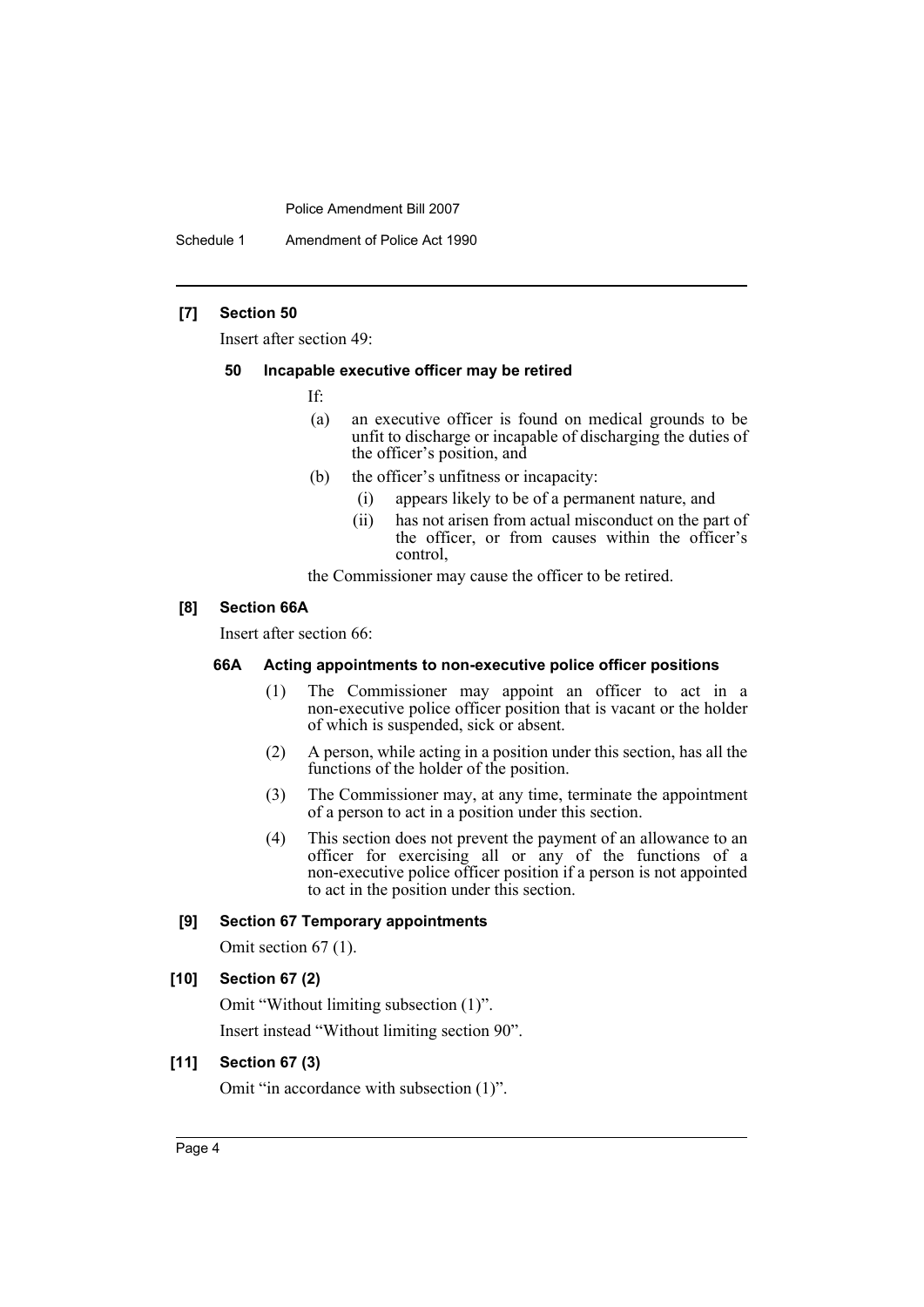Amendment of Police Act 1990 Schedule 1

## **[12] Section 72 Vacation of non-executive police officer positions**

Insert at the end of section 72 (1) (d):

, or

(e) abandons his or her employment in the NSW Police Force.

#### **[13] Section 72A**

Insert after section 72:

#### **72A Incapable non-executive police officer may be retired**

If:

- (a) a non-executive police officer is found on medical grounds to be unfit to discharge or incapable of discharging the duties of the officer's position, and
- (b) the officer's unfitness or incapacity:
	- (i) appears likely to be of a permanent nature, and
	- (ii) has not arisen from actual misconduct on the part of the officer, or from causes within the officer's control,

the Commissioner may cause the officer to be retired.

### **[14] Section 82D**

Omit the section. Insert instead:

#### **82D Acting appointments to non-executive administrative officer positions**

- (1) The Commissioner may appoint an officer to act in a non-executive administrative officer position that is vacant or the holder of which is suspended, sick or absent.
- (2) A person, while acting in a position under this section, has all the functions of the holder of the position.
- (3) The Commissioner may, at any time, terminate the appointment of a person to act in a position under this section.
- (4) This section does not prevent the payment of an allowance to an officer for exercising all or any of the functions of a non-executive administrative officer position if a person is not appointed to act in the position under this section.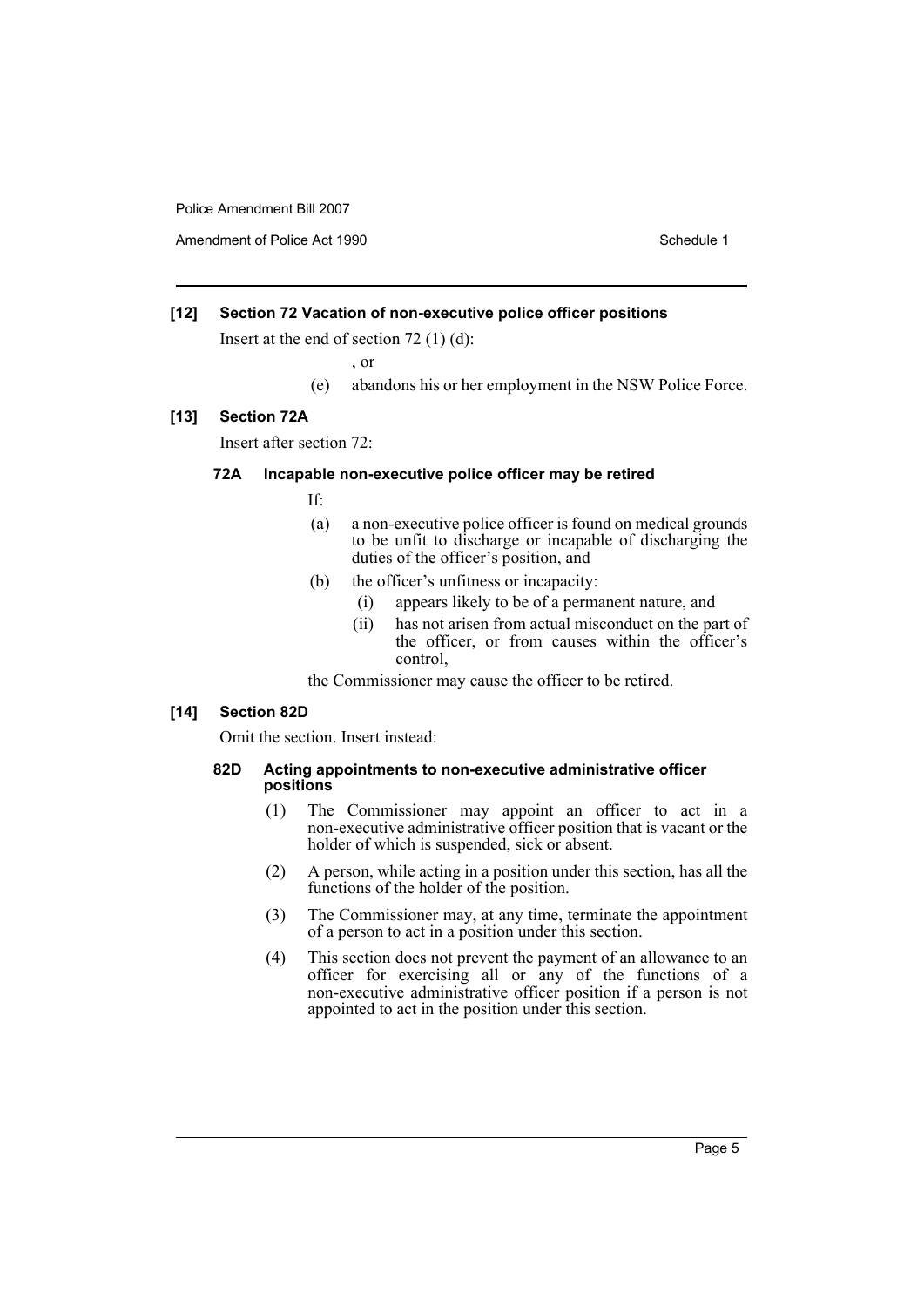Schedule 1 Amendment of Police Act 1990

## **[15] Section 82H Vacation of non-executive administrative officer positions**

Insert at the end of section 82H (1) (c):

, or

(d) abandons his or her employment in the NSW Police Force.

#### **[16] Section 82HA**

Insert after section 82H:

#### **82HA Incapable non-executive administrative officer may be retired**

If:

- (a) a non-executive administrative officer is found on medical grounds to be unfit to discharge or incapable of discharging the duties of the officer's position, and
- (b) the officer's unfitness or incapacity:
	- (i) appears likely to be of a permanent nature, and
	- (ii) has not arisen from actual misconduct on the part of the officer, or from causes within the officer's control,

the Commissioner may cause the officer to be retired.

## **[17] Section 90 Appointment of temporary employees**

Omit section 90 (2). Insert instead:

- (2) A person may be employed as a temporary employee:
	- (a) for the duration of a specified task or project, or
	- (b) to carry out the duties of a position that is temporarily vacant, or
	- (c) to provide additional assistance in a particular work area, or
	- (d) in connection with the secondment or exchange of staff, or
	- (e) to undertake a traineeship or cadetship, or
	- (f) for any other temporary purpose.
- (3) The employment of persons under this Part is subject to any other provision of this Act or the regulations concerning the employment of temporary employees.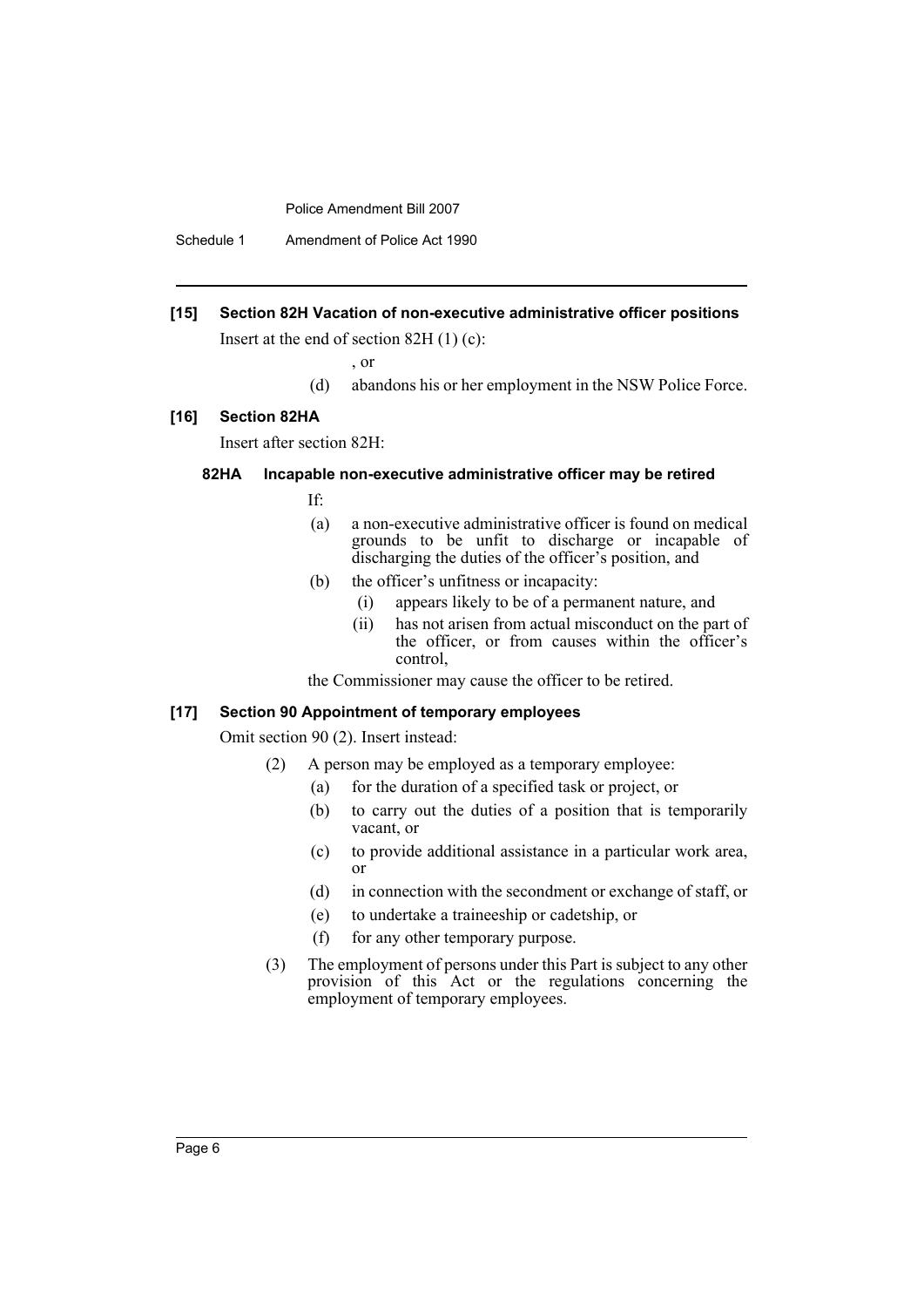Amendment of Police Act 1990 **Schedule 1** and the Schedule 1

## **[18] Sections 91 and 91AA**

Omit section 91. Insert instead:

#### **91 Period of employment**

- (1) The maximum period for which a temporary employee may be employed under this Part at any one time is 3 years.
- (2) The re-employment of a temporary employee is to be in accordance with such guidelines as are issued by the Commissioner from time to time.
- (3) The Commissioner may dispense with the services of a temporary employee at any time.

#### **91AA Employment after selection on merit**

- (1) In this section, the *selection on merit* of a temporary employee means employment after some form of open competition involving the selection of the employee as the person who, in the opinion of the Commissioner, has the greatest merit among candidates for employment.
- (2) A temporary employee may be employed for a period exceeding 12 months at any one time only if the employee is selected on merit.
- (3) The Commissioner may exempt the employment of a person from subsection (2) if the Commissioner determines that the special circumstances of the case justify the exemption.

## **[19] Part 8, Note**

Insert after the heading to Part 8:

**Note.** Other provisions relating to members of the NSW Police Force are to be found in the *Public Sector Employment and Management Act 2002*. In particular, the following provisions of that Act apply:

- (a) Part 3.2 (Staff mobility), which contains provisions relating to temporary inter-agency staff transfers and assignments, employer-sponsored staff transfers and provisions for the transfer of leave in the event of employment with another agency,
- (b) sections 100–103, which enable cross-agency employment and provide for the effect of nominating for election to Parliament and failing to be elected to Parliament.

#### **[20] Section 129 Registration of complaints**

Insert after section 129 (2):

(2A) Information about a complaint (or part of a complaint) received by the Police Integrity Commission or the Ombudsman that is not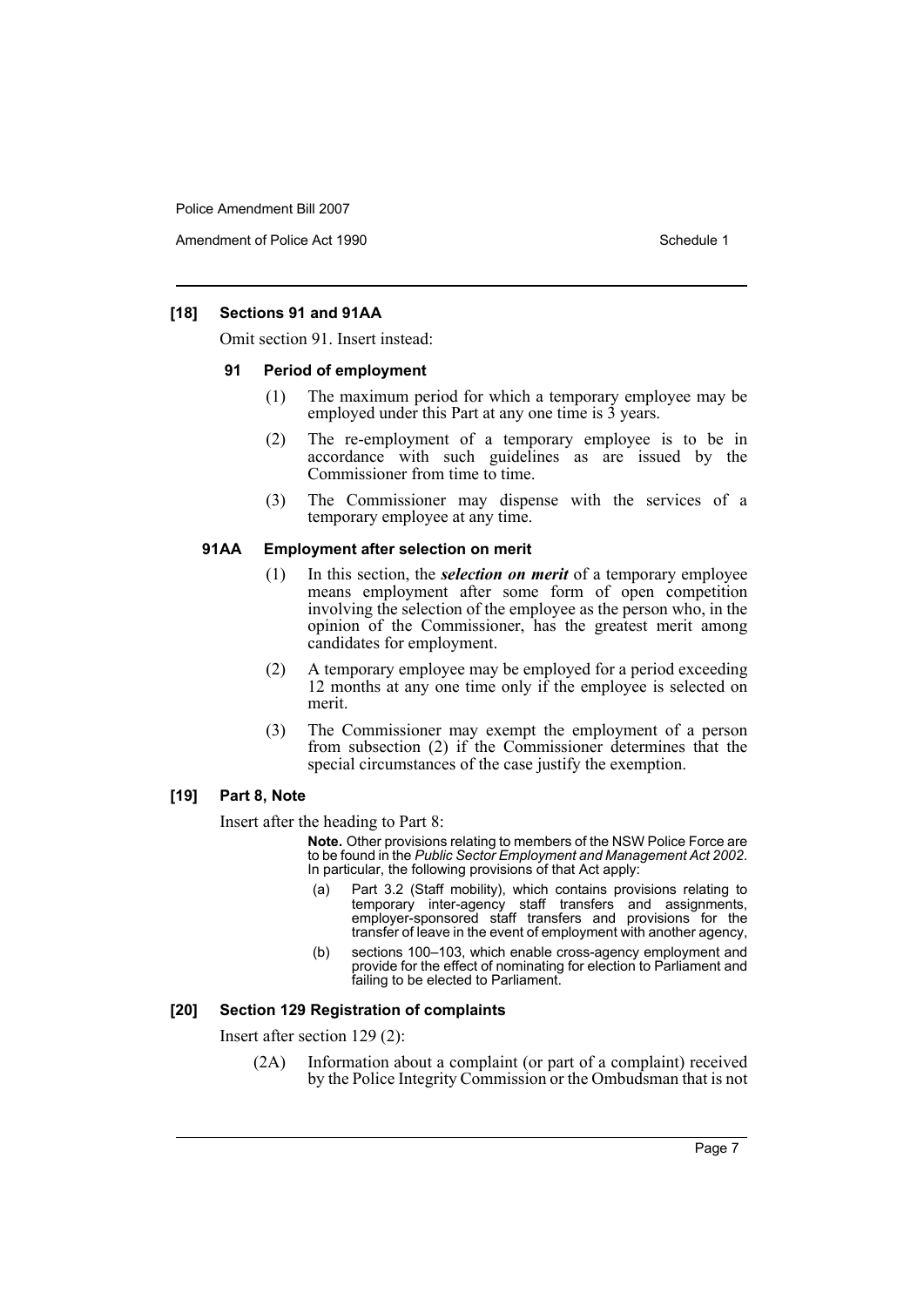Schedule 1 Amendment of Police Act 1990

referred to the Commissioner is not required to be registered in the complaints information system, unless the Police Integrity Commission or Ombudsman directs that a complaint received by them be entered in the system.

## **[21] Section 144 Investigation of complaints**

Insert at the end of the section:

- (2) The powers of the Commissioner to cause a complaint to be investigated include the power to cause any action to be taken to resolve the complaint in the manner that the Commissioner thinks fit, subject to this Act or any other law.
- (3) Without limiting subsection (2), a person conducting an investigation may attempt to resolve a complaint by means of alternative dispute management procedures.

## **[22] Section 148A**

Omit the section. Insert instead:

#### **148A Commissioner or Ombudsman may decide to take no further action**

- (1) The Commissioner or the Ombudsman may, at any stage during an investigation of a complaint, decide to conclude the investigation by taking no further action with respect to the complaint.
- (2) If the Commissioner or Ombudsman decides, at any stage during an investigation of a complaint referred to in section 140 (1), that the investigation should be concluded by taking no further action with respect to the complaint, each must notify the other of that decision.
- (3) In deciding whether no further action should be taken with respect to a complaint, the Commissioner or Ombudsman may have regard to such matters as the Commissioner or Ombudsman thinks fit, including the matters referred to in section 141 (1).
- (4) The Commissioner or Ombudsman must notify the complainant of a decision made by them under this section.
- (5) The Commissioner may, if of the opinion that it is appropriate to do so, notify the police officer whose conduct is the subject of a complaint of a decision by the Commissioner or the Ombudsman under this section concerning the complaint.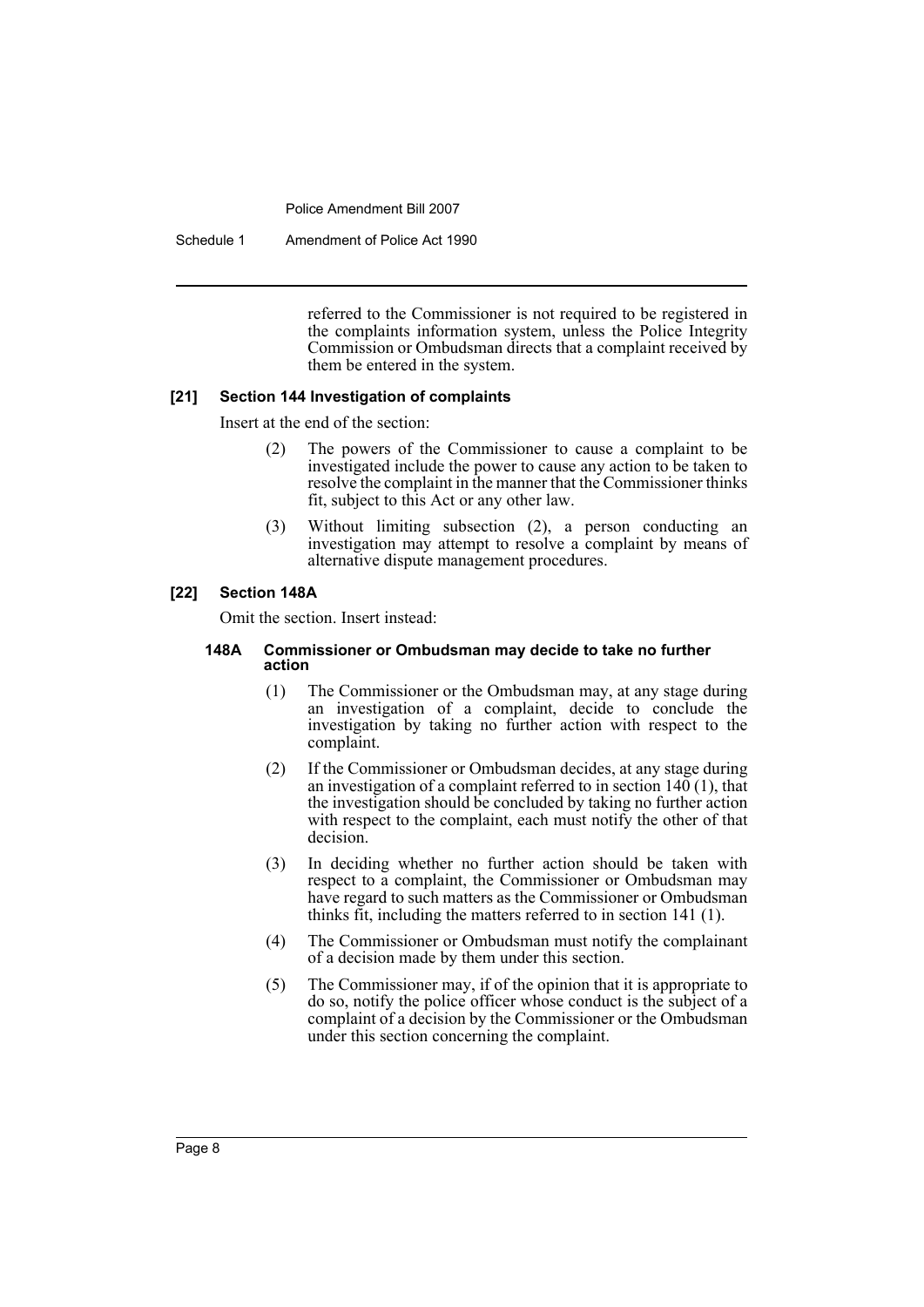Amendment of Police Act 1990 Schedule 1

#### **[23] Section 154 Ombudsman may request review of Commissioner's decision on action to be taken on complaint**

Insert "(including a decision to take no further action)" after "investigation" in section 154 (1).

## **[24] Section 160 Inspection of records and reports**

Omit section 160 (3) and (4). Insert instead:

- (3) The Ombudsman may, at any time, prepare a report on matters arising out of the exercise of his or her functions under this section.
- (4) The report may include such comments and recommendations as the Ombudsman thinks fit.
- (5) The Ombudsman is to provide a copy of the report to the Minister and the Commissioner.

## **[25] Sections 161 and 161A**

Omit section 161. Insert instead:

#### **161 Special reports by Ombudsman**

- (1) The Ombudsman:
	- (a) may, at any time, make a special report to the Presiding Officer of each House of Parliament on any matter arising in connection with the exercise of his or her functions under this Part, and
	- (b) in that event, must provide the Minister with a copy of the report.
- (2) The Ombudsman may include in such a report a recommendation that the report be made public as soon as practicable.

#### **161A Ombudsman may omit matter from reports**

- (1) The Ombudsman may omit any matter from a copy of a report given to a complainant or a police officer (other than the Commissioner) under this Part if the Ombudsman thinks it is in the public interest to do so.
- (2) The Ombudsman must omit critical police information (as referred to in section 163) from a copy of a report given to a complainant or a police officer (other than the Commissioner) under this Part.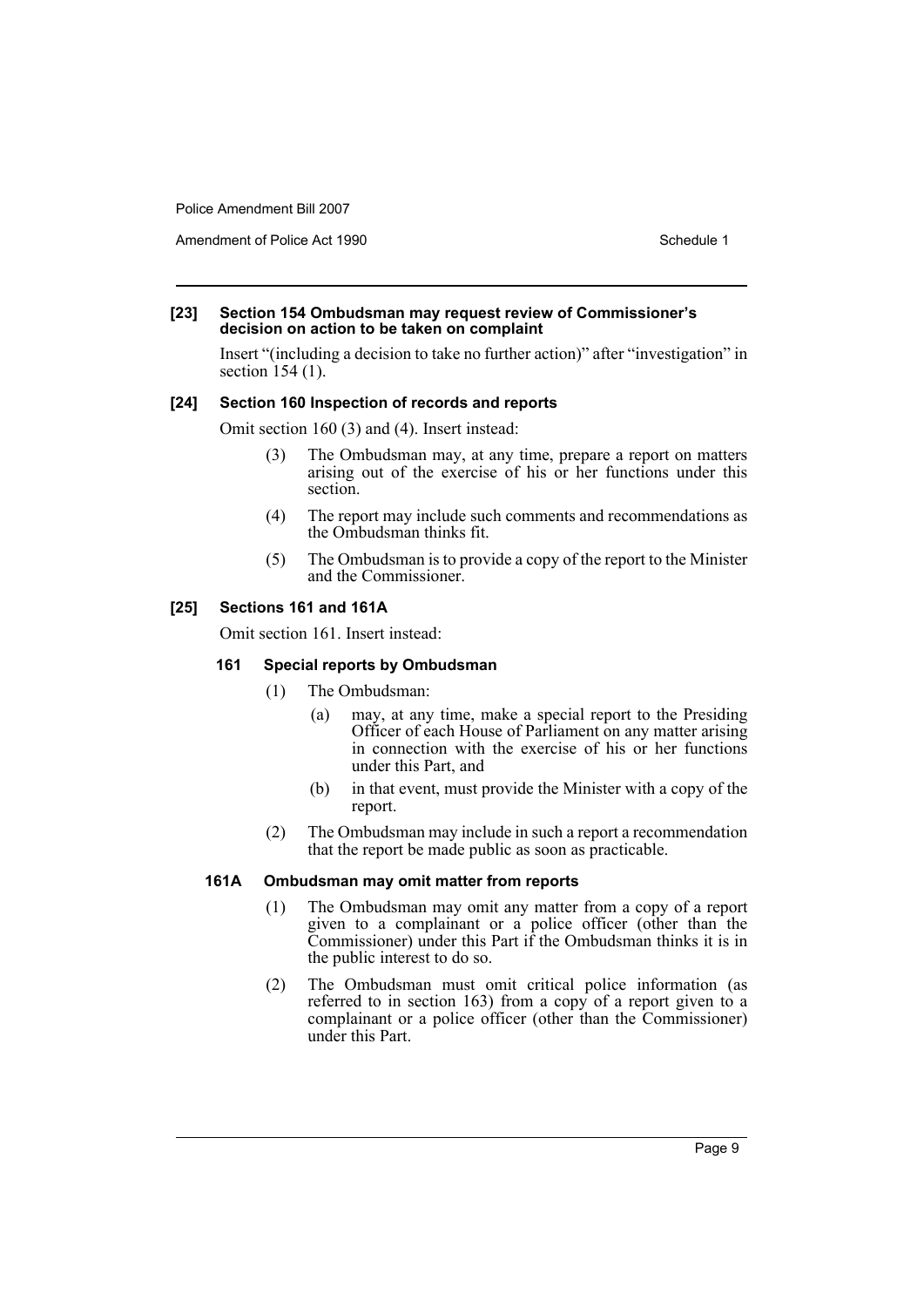Schedule 1 Amendment of Police Act 1990

#### **[26] Section 162 Consultation with Minister**

Insert at the end of the section:

(2) The Ombudsman may consult with the Minister about any other matter related to the exercise of the Ombudsman's functions under this Part.

#### **[27] Section 163 Ombudsman not to publish certain information**

Insert "Minister or the" before "Commissioner" where firstly occurring in section 163 (6).

## **[28] Schedule 4 Savings, transitional and other provisions**

Insert at the end of clause 2 (1):

*Police Amendment Act 2007*

## **[29] Schedule 4**

Insert at the end of the Schedule with appropriate Part and clause numbering:

## **Part Provision consequent on enactment of Police Amendment Act 2007**

## **Existing complaints**

Section 144, as amended by the *Police Amendment Act 2007*, and section 148A, as inserted by that Act, extend to complaints made before the commencement of that amendment and that section.